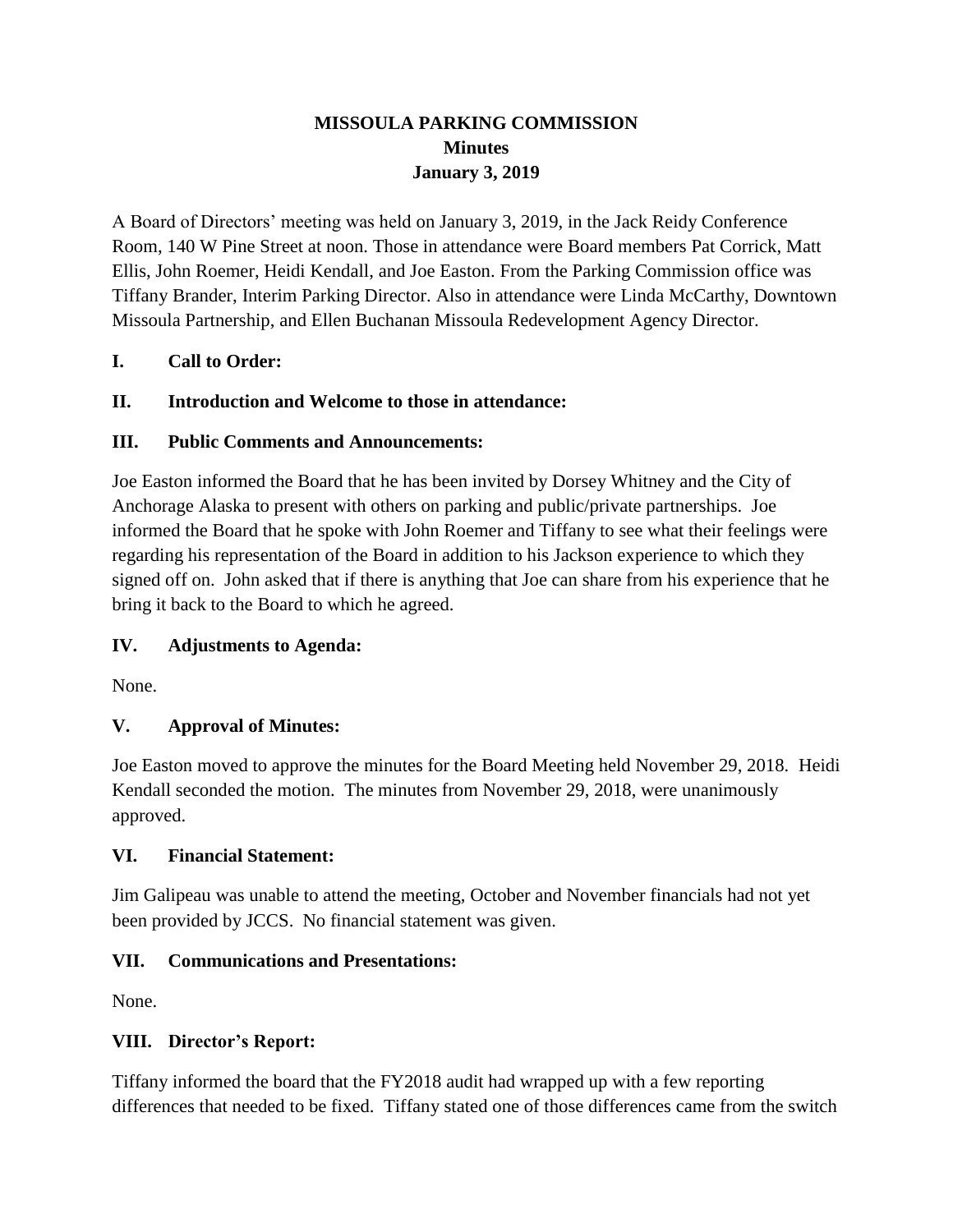from doing A/R billing out Edens to T2. There were some reports MPC and the City weren't aware would be needed. A new report had to be created by T2 which took longer than we would have liked. The new report was difficult to match up with previous reports.

There were some minor differences in how we report through T2 and how the City reports through Edens so some numbers weren't matching up. While the City was doing the reporting correctly, there was a breakdown in MPC staff communication that led to the error. Tiffany stated that when a lease space was canceled mid-month MPC staff were making the adjustments within T2 but not sending that information over to Finance which created a difference in our A/R revenues. This issue has since been resolved and the auditors approved the proposed new procedure.

Tiffany reported that as a result of the findings, MPC and City Finance will be having monthly meetings to discuss our financials and all related closing procedures. While the errors mostly came down to staffing and technology changes, Tiffany stated that she feels they will be able to address issues in the monthly meetings to avoid any future audit issues. Lastly, Tiffany informed the Board that Grace and Jan from Anderson Zurmuehlen will be coming to present the 2018 Audit at the February Board meeting with both Leigh and Jim available for questions.

John Roemer asked if anyone had the opportunity to read Jim Galipeau's email to the Board in response to the audit findings. Matt Ellis mentioned that he sensed a veiled frustration in the email, and was hopeful that Tiffany could provide a "cliff notes" version. Tiffany stated that her interpretation of Jim's email, was simply JCCS did nothing wrong. She stated that none of the findings were a direct result of any errors created by JCCS. All of the findings were essentially from our office or City Finance, however, we still do not have any formal closing process between the City and JCCS. Tiffany informed the Board that she felt it was important to note that the Auditors noted we have two accountants which can cause problems - not necessarily that JCCS causes problems but that having two different accounting sources that we look to for reporting can cause problems. Matt Ellis asked if we are still having problems with City Finance being slow. Tiffany stated that City Finance has been timely with getting the reports to JCCS for quite some time now, but it can vary based on staffing issues that may arise in both their department and ours. She stated that the October and November documents were provided to JCCS by the City on December  $7<sup>th</sup>$ . Lastly, Tiffany stated that with so many holidays this time of year, we generally see a slower turn around.

Tiffany gave an update on Roam and informed that it would be opening on Monday, January  $7<sup>th</sup>$ . She indicated that admin staff were working to enter lease information and other staff members had been trained in maintenance and enforcement. Tiffany informed the Board that overall everything was going smoothly and there were just some differences that staff will have to get creative with. She gave the example of the ceiling which will require a different type of signage than normally hung from MPC garage ceilings.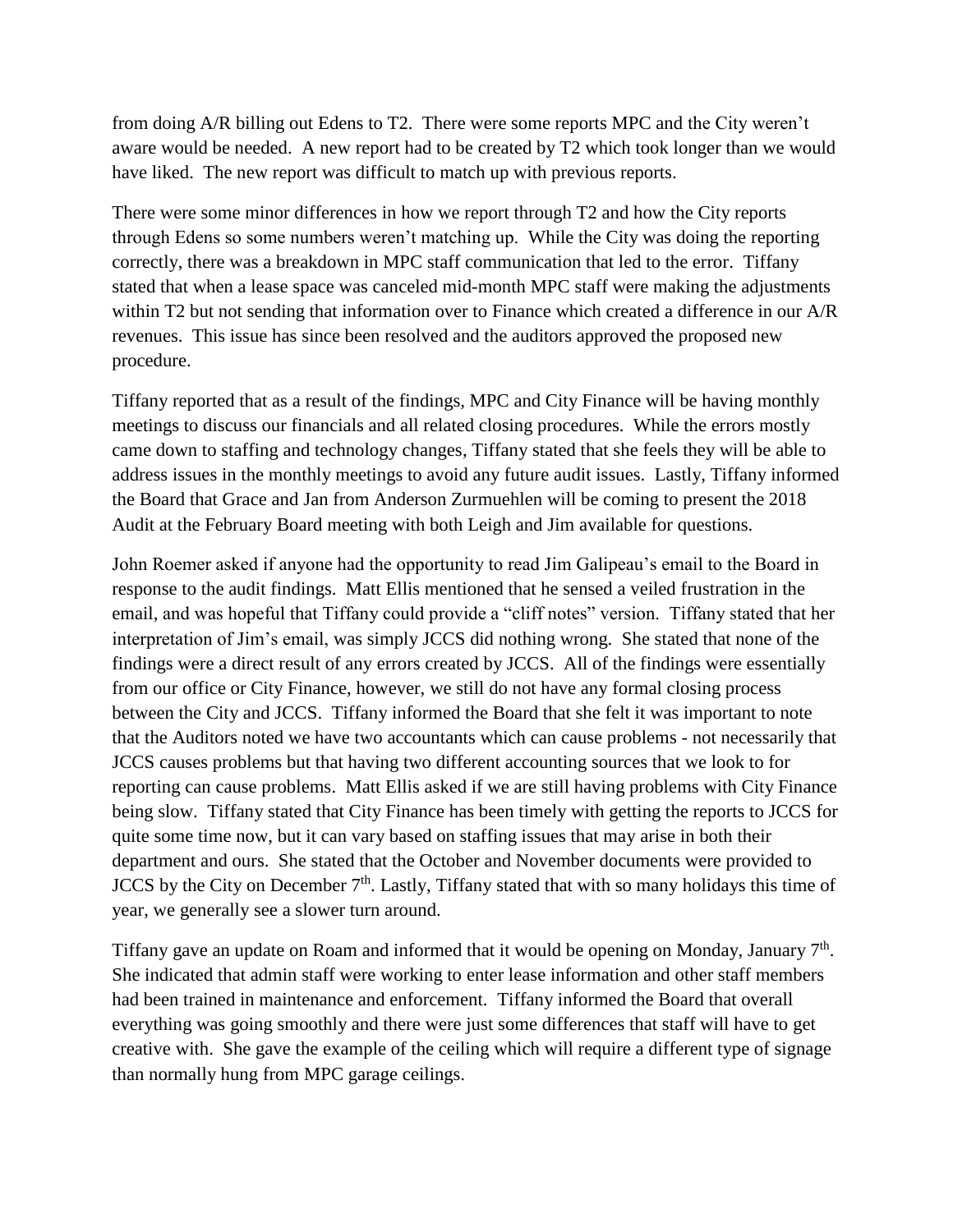Lastly, Tiffany provided the Board with an update on meetings regarding the Boone and Crocket Parking lot and current MPC staffing changes. Pat Corrick asked Tiffany if MPC were to manage parking in the Boone and Crocket parking lot, if it would result in an expansion of the Parking Commission jurisdiction. Tiffany stated that she has had preliminary conversations with City Administration regarding that topic and while she will look to the Downtown Master Plan update to explore jurisdictional expansions she felt it would be possible for MPC to manage the lot without a jurisdictional expansion. Tiffany indicated that she would explore the ability of the Parking Commission to enforce areas outside of the MPC jurisdiction through an ordinance revision and separate contracts specific to private lots outside of the MPC jurisdiction.

Matt Ellis asked if MPC wrote meter violations on Christmas Eve as he had fielded some questions from the public on whether or not parking was free on that day. Tiffany responded that the Parking Commission does charge and ticket on Christmas Eve and we often get calls on those days from citizens who are double-checking MPC's policy. John Roemer indicated that he thought the confusion might be a holdover from years prior when the Parking Commission did "ho, ho, ho" tickets and suggested that the Parking Commission do some reverse marketing. Matt Ellis suggested that next year MPC does some Facebook marketing to help the public understand the days that MPC charges for. Tiffany informed Matt that we currently put a notification on our Facebook page with each holiday closure but would look into adding more posts and further information on our website.

Ellen Buchanan asked if the Parking Commission tickets on Black Friday to which Tiffany indicated they do. Ellen suggested that instead of notifying the public of the days MPC is ticketing, they should be notified specifically of the days MPC is not ticketing. Linda McCarthy asked if Tiffany would ever reconsider free parking on Christmas Eve, Tiffany stated that she didn't feel that was a decision she would make as the Interim Director but would be something the future Director should consider looking in to.

Matt Ellis stated that he would ask that staff have a meeting and ask "what policies do we have in place where our staff agrees with the customers when they complain and what policies can we change to make everyone's lives easier?" If anything comes up in that meeting, Matt asked that staff bring that to the Board so policy changes can be addressed to provide better customer service while making it easier for staff to interact with customers on a daily basis.

### **IX. Action Items:**

None.

### **X. Non-Action Items:**

A. New Business

None.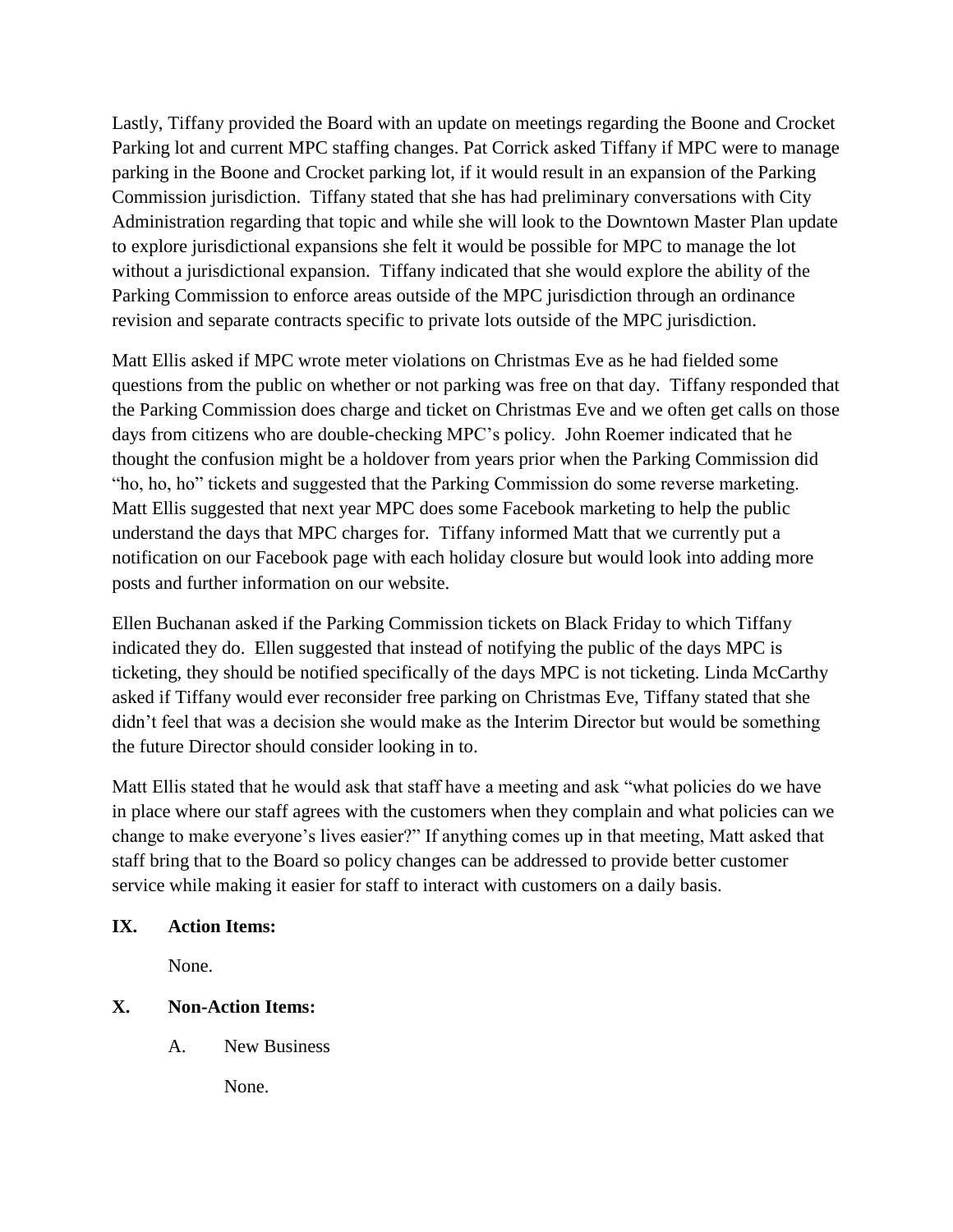#### B. Old Business

1. Downtown Master Plan Update

Matt Ellis began the discussion by informing the Board of upcoming events relating to the Downtown Master Plan Update during the week of January 14<sup>th</sup>. Matt informed the Board that there would be a call with Dover, Kohl and Partners (DK&P) on January  $10^{th}$  to discuss the deliverables of the Parking portion of the Downtown Master Plan Update to ensure all parties are on the same page. Matt indicated that MPC paid \$75,000 towards the Master Plan and there is some confusion around how a supply and demand study is fitting in with that. Matt stated that Rod had provided a list of needs to come from the Master Plan on behalf of MPC and further stated that while Rod requested Dennis Burns be added to the consultant team as a late addition, the Parking Commission was not a part of how his rate was negotiated. Matt wanted to point out that while Dennis is doing the majority of the parking consulting, he is not the only one working on parking. Jim and some of the DK&P employees will work on it as well. Matt indicated that he thought Rod wanted to add Dennis due to his expertise and past knowledge of our area. Tiffany and John agreed.

Tiffany explained that her desire from the upcoming phone call was to determine what the deliverables of the plan were in order to ensure that the final product involves everything desired by MPC. Joe Easton stated he strongly concurred. It was the goal from the beginning, and the justification of the large investment, to plan Parking Commission acquisition, development, and expansion in the near and long term. Tiffany stated that in order to hit all of the items on the list, we need data and a supply and demand study would be the route to the data. Ellen stated that there is already a lot of data out there from other projects, and we may be able to utilize that information as well. Tiffany agreed that any existing relevant data should be utilized, but the DK&P Scope of Work stated that they anticipated inclusion of an updated supply and demand study. Matt Ellis stated that we need to confirm with DK&P what the study will look like and how it will help us in the Master Plan. Matt indicated that he would provide an update to the Board on the phone call with DK&P.

Lastly, Matt provided a reminder of the upcoming parking related Master Plan meetings on January 16<sup>th</sup>, and John Roemer stated that he would not be available to attend as he will be out of town for a prescheduled matter.

2. Roam P1 Parking Garage Update: No further updates other than discussion during VIII. Director's Report.

#### **XI. Setting of next meeting date and adjournment:**

Next Meeting is scheduled for Thursday, February 7, 2019, in the Jack Reidy Conference Room.

Respectfully submitted,